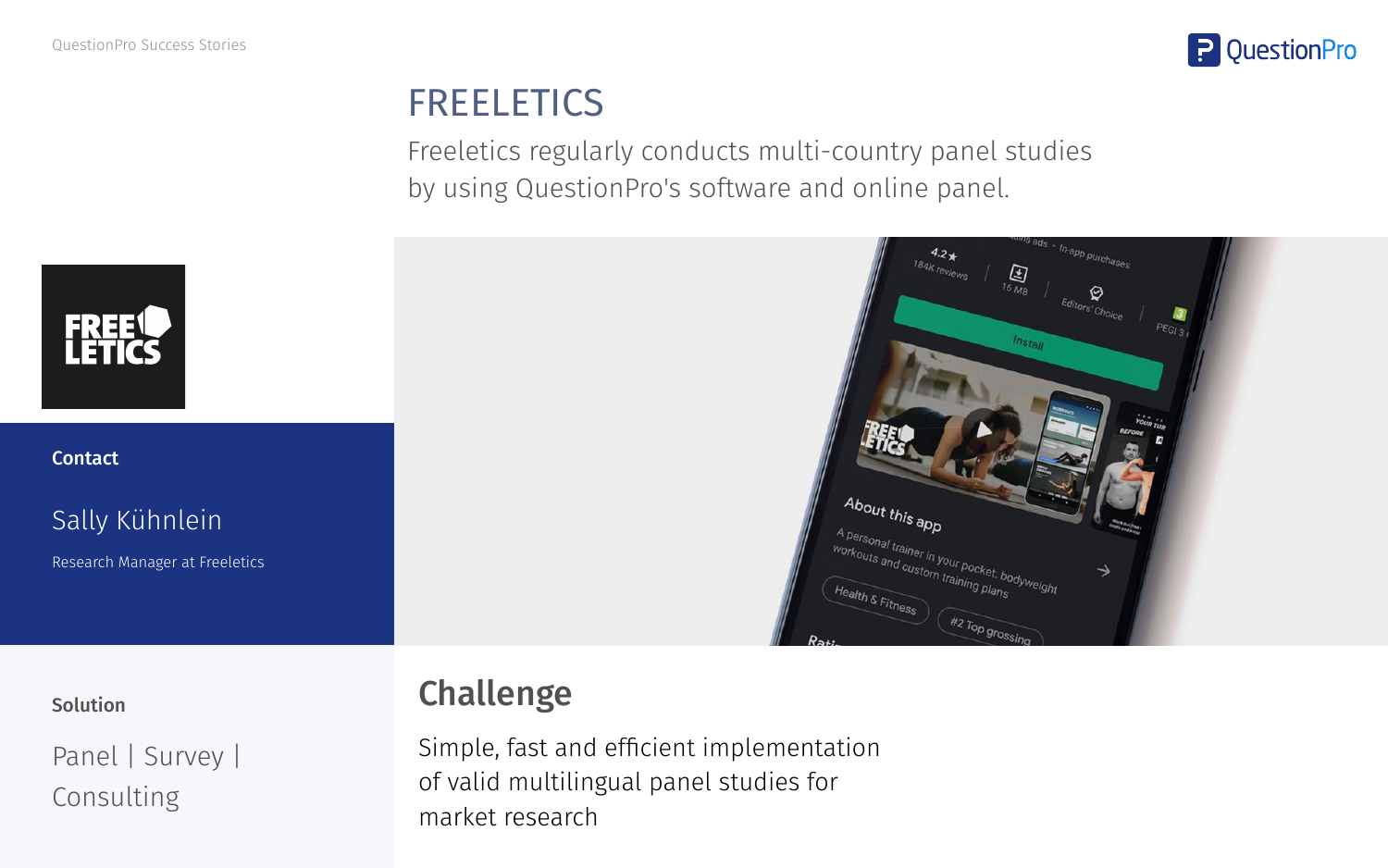"QuestionPro enables us to conduct online studies by ourselves and thus efficiently gain valid bases for decision-making for our product development. In particular, the extended question types such as MaxDiff, Gabor-Granger and Van Westendorp Method help us to answer complex questions quantitatively and to adapt our product strategy accordingly."

Sally Kühnlein Research Manager **FREELETICS** 

# About Freeletics

Freeletics is the leading provider of AI-based fitness and lifestyle coaching. With over 53 million users, 150 employees and its own line of equipment and apparel, Freeletics is now one of the fastest growing fitness companies in the world.

**P** QuestionPro

# Multi-country panel studies with QuestionPro

Sally Kühnlein, is responsible for market research at Freeletics and regularly conducts multilingual panel studies in several countries to assess the market and consumer behaviour to adjust the product strategy according to the results. For this purpose, Freeletics uses the market research software and the integrated online panel from QuestionPro. This involves setting up a sample of 400 people at a time who indicate via a screener question that they do workouts. QuestionPro's research team supports Freeletics with the design of the questionnaire, the selection of panel participants and the set-up of the study, as well as with the translation of the questionnaire.

## Summary

Within only 3 days, the Freeletics company receives valid results with an enormously high data quality. Sally Kühnlein particularly emphasised the friendliness, competence and helpfulness of the QuestionPro team. Due to the high level of satisfaction, the speed and the high data quality, Freeletics will continue to conduct panel studies with QuestionPro in the future.